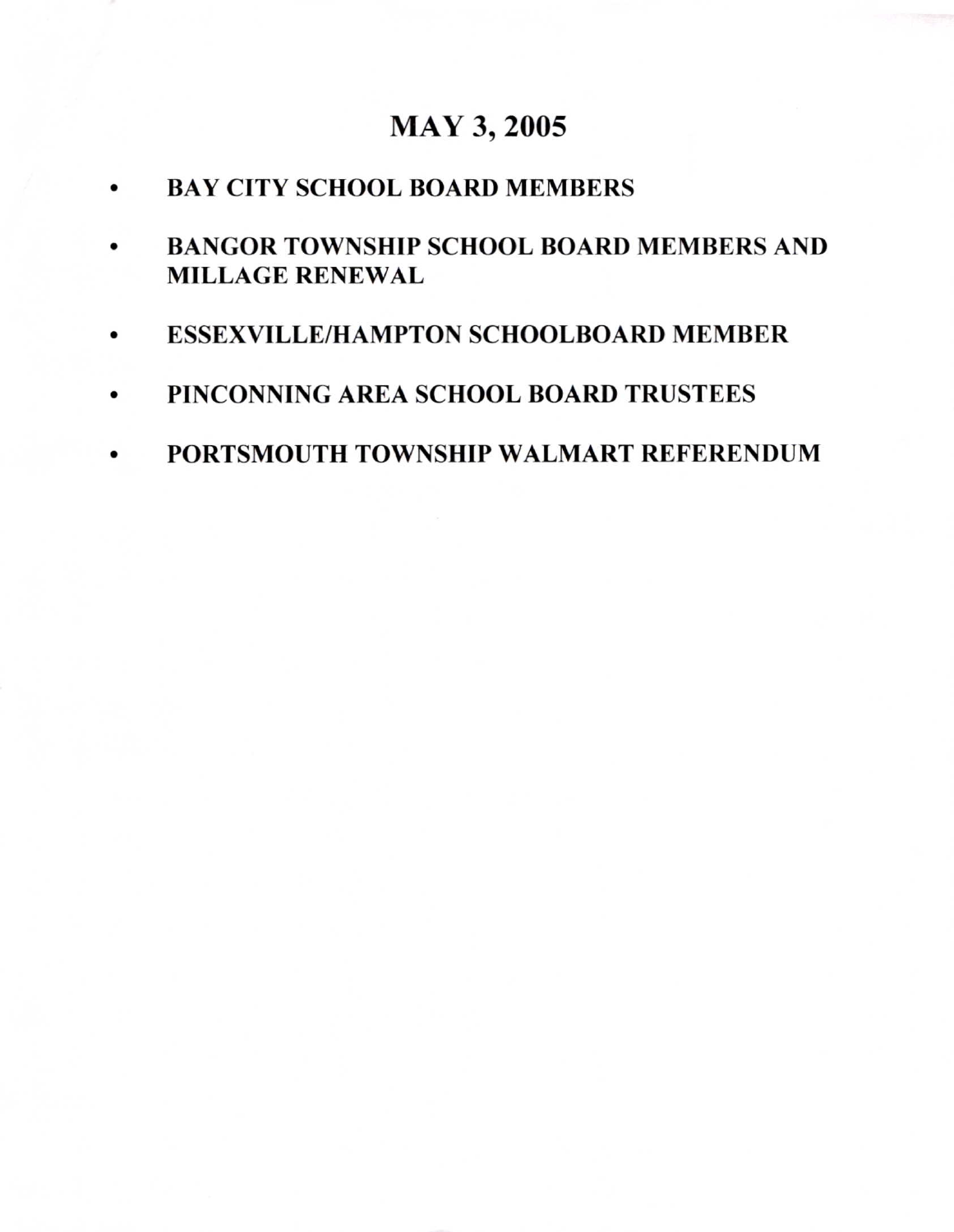RUN DATE: 05/05/06 07:50 AM

## **BAY COUNTY** REGULAR ELECTION MAY 3, 2005

REPORT-EL45A PAGE 001

|                                                                                                                                                                                                                                                       | TOTAL VOTES        | $\boldsymbol{\mathcal{E}}$ | ELECTION DAY A.V. COUNTING |              |
|-------------------------------------------------------------------------------------------------------------------------------------------------------------------------------------------------------------------------------------------------------|--------------------|----------------------------|----------------------------|--------------|
| PRECINCTS COUNTED (OF 68)                                                                                                                                                                                                                             | 68                 | 100.00                     |                            |              |
| REGISTERED VOTERS - TOTAL 79,716                                                                                                                                                                                                                      |                    |                            |                            |              |
| BALLOTS CAST - TOTAL BAY COUNTY                                                                                                                                                                                                                       | 8,988              |                            | 6.542                      | 2.446        |
|                                                                                                                                                                                                                                                       |                    |                            |                            |              |
| BALLOTS CAST - BAY CITY SCHOOL DISTRIC.                                                                                                                                                                                                               | 6.158              |                            | 4,312                      | 1.846        |
| BALLOTS CAST - BANGOR TOWNSHIP SCHOOLS.                                                                                                                                                                                                               | 1,681              |                            | 1.177                      | 504          |
| BALLOTS CAST - ESSEXVILLE-HAMPTON PUBL.                                                                                                                                                                                                               | 436                |                            | 340                        | 96           |
| BALLOTS CAST - PINCONNING AREA SCHOOLS.                                                                                                                                                                                                               | 925                |                            | 925                        | 0            |
| BALLOTS CAST - STANDISH STERLING COMMU.                                                                                                                                                                                                               | 225                |                            | 225                        | $\mathbf{0}$ |
| BALLOTS CAST - BANGOR TOWNSHIP                                                                                                                                                                                                                        | 1,681              |                            | 1,177                      | 504          |
| BALLOTS CAST - BEAVER TOWNSHIP                                                                                                                                                                                                                        | $\overline{1}$     |                            | 1                          | 0            |
| BALLOTS CAST - FRANKENLUST TOWNSHIP.                                                                                                                                                                                                                  | 194                |                            | 194                        | 0            |
| BALLOTS CAST - FRASER TOWNSHIP<br>$\sim$ $\sim$ $\sim$                                                                                                                                                                                                | 134                |                            | 134                        | 0            |
| BALLOTS CAST - GARFIELD TOWNSHIP.                                                                                                                                                                                                                     | 118                |                            | 118                        | $\mathbf{0}$ |
| BALLOTS CAST - GIBSON TOWNSHIP                                                                                                                                                                                                                        | 89                 |                            | 89                         | 0            |
| BALLOTS CAST - HAMPTON TOWNSHIP                                                                                                                                                                                                                       | 457                |                            | 155                        | 302          |
| BALLOTS CAST - KAWKAWLIN TOWNSHIP<br>$\sim$                                                                                                                                                                                                           | 240                |                            | 240                        | $\mathbf{0}$ |
| BALLOTS CAST - MERRITT TOWNSHIP                                                                                                                                                                                                                       | 84                 |                            | 84                         | 0            |
| BALLOTS CAST - MONITOR TOWNSHIP .                                                                                                                                                                                                                     | 731                |                            | 316                        | 415          |
| BALLOTS CAST - MOUNT FOREST TOWNSHIP                                                                                                                                                                                                                  | 68                 |                            | 68                         | 0            |
| BALLOTS CAST - PINCONNING TOWNSHIP                                                                                                                                                                                                                    | 8                  |                            | 8                          | 0            |
| BALLOTS CAST - PORTSMOUTH TOWNSHIP                                                                                                                                                                                                                    | 1,518              |                            | 1,518                      | $\bf{0}$     |
| BALLOTS CAST - WILLIAMS TOWNSHIP.                                                                                                                                                                                                                     | 232                |                            | 232                        | 0            |
|                                                                                                                                                                                                                                                       |                    |                            |                            |              |
| <b>BANGOR TWP BOE</b>                                                                                                                                                                                                                                 |                    |                            |                            |              |
| VOTE FOR 2                                                                                                                                                                                                                                            |                    |                            |                            |              |
| (WITH 8 OF 8 PRECINCTS COUNTED)                                                                                                                                                                                                                       |                    |                            |                            |              |
| TIMOTHY ALLEN<br>and the contract of the contract of                                                                                                                                                                                                  | 762                | 25.68                      | 583                        | 179          |
| TERRENCE W. O'HARE                                                                                                                                                                                                                                    | 658                | 22.18                      | 411                        | 247          |
| LEE SCHULTZ.<br><b>Contract Contract</b>                                                                                                                                                                                                              | 472                | 15.91                      | 293                        | 179          |
| MARK R. SEYMOUR.<br>$\mathbf{r}$ . The set of the set of the set of the set of the set of the set of the set of the set of the set of the set of the set of the set of the set of the set of the set of the set of the set of the set of the set of t | 1.073              | 36.16                      | 780                        | 293          |
| WRITE-IN.                                                                                                                                                                                                                                             |                    | .07                        | $\overline{c}$             | $\mathbf{0}$ |
| Over Votes                                                                                                                                                                                                                                            | 2                  |                            | $\mathbf{0}$               | 0            |
| Under Votes                                                                                                                                                                                                                                           | $\mathbf 0$<br>395 |                            | 285                        | 110          |
|                                                                                                                                                                                                                                                       |                    |                            |                            |              |
|                                                                                                                                                                                                                                                       |                    |                            |                            |              |
| BAY CITY BOE                                                                                                                                                                                                                                          |                    |                            |                            |              |
| VOTE FOR 2                                                                                                                                                                                                                                            |                    |                            |                            |              |
| (WITH 48 OF 48 PRECINCTS COUNTED)                                                                                                                                                                                                                     |                    |                            |                            |              |
| ALADIA MAZIQUE.<br>$-2$ , $-2$ , $-2$ , $-2$ , $-2$ , $-2$ , $-2$ , $-2$ , $-2$                                                                                                                                                                       | 1,473              | 13.15                      | 1,046                      | 427          |
| MARIE A. McFARLAND                                                                                                                                                                                                                                    | 3,232              | 28.85                      | 2.198                      | 1.034        |
| PATRICK E. O'SHEA.                                                                                                                                                                                                                                    | 2.799              | 24.99                      | 1.957                      | 842          |
| BARBARA STAMIRIS.                                                                                                                                                                                                                                     | 2,683              | 23.95                      | 1.798                      | 885          |
| SCOTT T. STEWART                                                                                                                                                                                                                                      | 1,010              | 9.02                       | 678                        | 332          |
| WRITE-IN.<br>$\ddot{\phantom{a}}$<br>$\overline{\phantom{a}}$                                                                                                                                                                                         | 4                  | .04                        | 4                          | 0            |
| Over Votes.                                                                                                                                                                                                                                           | 14                 |                            | 6                          | 8            |
| Under Votes.<br>÷.                                                                                                                                                                                                                                    | 1.011              |                            | 847                        | 164          |
|                                                                                                                                                                                                                                                       |                    |                            |                            |              |
|                                                                                                                                                                                                                                                       |                    |                            |                            |              |
| ESSEXVILLE-HAMPTON BOE                                                                                                                                                                                                                                |                    |                            |                            |              |
| VOTE FOR 1<br>(WITH 5 OF 5 PRECINCTS COUNTED)                                                                                                                                                                                                         |                    |                            |                            |              |
| JILL URBAN.                                                                                                                                                                                                                                           | 432                | 99.54                      | 336                        | 96           |
| WRITE-IN.                                                                                                                                                                                                                                             | 2                  | .46                        | $\overline{c}$             | $\bf{0}$     |
| $\cdot$<br>Over Votes.<br><b>Contract Contract Contract</b>                                                                                                                                                                                           | 0                  |                            | 0                          | 0            |
| $\sim$                                                                                                                                                                                                                                                |                    |                            |                            | $\Omega$     |
| Under Votes.<br>the contract of the contract of<br>$\sim$ $\sim$                                                                                                                                                                                      | 2                  |                            | $\overline{c}$             |              |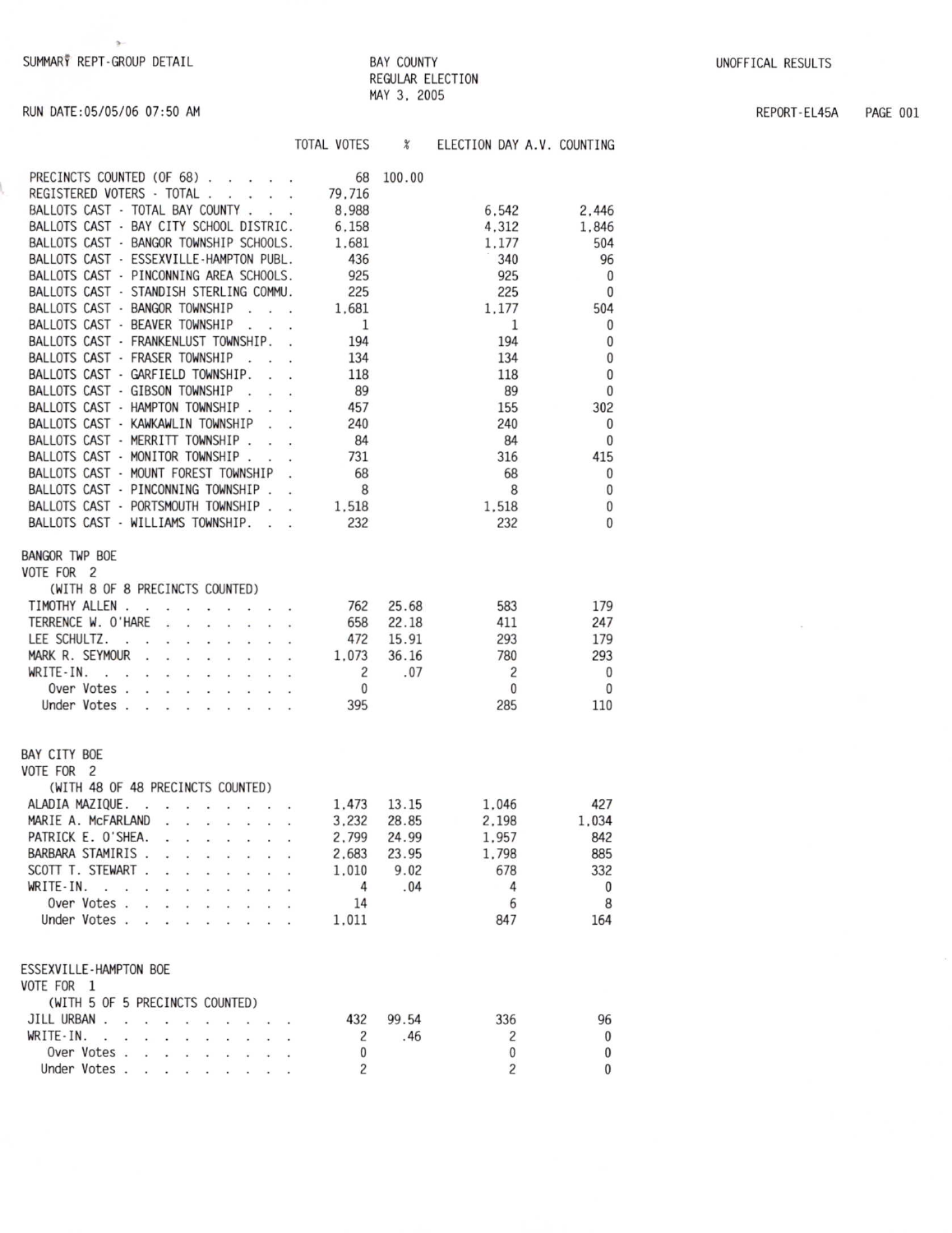SUMMARY REPT-GROUP DETAIL

 $\Phi$ 

**BAY COUNTY** REGULAR ELECTION MAY 3, 2005

REPORT-EL45A PAGE 002

|  |  | RUN DATE:05/05/06 07:50 AM |  |
|--|--|----------------------------|--|
|  |  |                            |  |

|                                                                                                                                                                                                                                                                                                                                                         | TOTAL VOTES %                                        |                                | ELECTION DAY A.V. COUNTING                |                                                           |
|---------------------------------------------------------------------------------------------------------------------------------------------------------------------------------------------------------------------------------------------------------------------------------------------------------------------------------------------------------|------------------------------------------------------|--------------------------------|-------------------------------------------|-----------------------------------------------------------|
| PINCONNING AREA BOE TRUSTEE<br>VOTE FOR 1                                                                                                                                                                                                                                                                                                               |                                                      |                                |                                           |                                                           |
| (WITH 9 OF 9 PRECINCTS COUNTED)<br>KENNETH FOCO<br>IRENE LaROUCHE.<br>WRITE-IN.<br>Over Votes<br>Under Votes                                                                                                                                                                                                                                            | 395<br>262<br>$\mathbf 0$<br>0<br>4                  | 60.12<br>39.88                 | 395<br>262<br>$\bf{0}$<br>0<br>4          | $\bf{0}$<br>0<br>$\mathbf{0}$<br>0<br>$\Omega$            |
| STANDISH STERLING BOE 4YR<br>VOTE FOR 1                                                                                                                                                                                                                                                                                                                 |                                                      |                                |                                           |                                                           |
| (WITH 2 OF 2 PRECINCTS COUNTED)<br>LEONARD J. LeCLAIR<br>GARY R. McFARLAND.<br>WRITE-IN.<br>the property of the contract of the contract of the contract of the contract of the contract of the contract of the contract of the contract of the contract of the contract of the contract of the contract of the contract o<br>Over Votes<br>Under Votes | 38<br>$\overline{c}$<br>$\mathbf{0}$<br>5            | 52 56.52<br>41.30<br>2.17      | 52<br>38<br>$\overline{c}$<br>0<br>5      | 0<br>$\mathbf{0}$<br>$\mathbf{0}$<br>$\bf{0}$<br>$\Omega$ |
| STANDISH STERLING BOE 3YR<br>VOTE FOR 1<br>(WITH 2 OF 2 PRECINCTS COUNTED)<br>JERRY NELSON<br>WRITE-IN.<br>Over Votes<br>Under Votes                                                                                                                                                                                                                    | 82<br>$\overline{\mathbf{0}}$<br>$\mathbf 0$<br>15   | 100.00                         | 82<br>$\mathbf{0}$<br>0<br>15             | 0<br>$\bf{0}$<br>0<br>$\Omega$                            |
| STANDISH STERLING BOE 1YR<br>VOTE FOR 2<br>(WITH 2 OF 2 PRECINCTS COUNTED)<br>CLEVELAND R. EYER.<br>JOAN HARDER.<br>RICHARD G. SULLIVAN<br>WRITE-IN.<br>Over Votes<br>Under Votes                                                                                                                                                                       | 45<br>43<br>54<br><sup>1</sup><br>$\mathbf{0}$<br>51 | 31.47<br>30.07<br>37.76<br>.70 | 45<br>43<br>54<br>1<br>$\mathbf{0}$<br>51 | 0<br>0<br>0<br>0<br>$\bf{0}$<br>$\mathbf{0}$              |
| STANDISH STERLING PROPOSITION<br>VOTE FOR 1<br>(WITH 2 OF 2 PRECINCTS COUNTED)<br>YES<br>NO.<br>$\sim$<br>$\cdot$<br>$\ddot{\phantom{0}}$<br>Over Votes.<br>$\sim$<br>Under Votes.<br><b>College</b><br>$\mathcal{L}^{\text{max}}$<br>in 1                                                                                                              | 46<br>43<br>0<br>8                                   | 51.69<br>48.31                 | 46<br>43<br>0<br>8                        | $\bf{0}$<br>$\mathbf{0}$<br>$\mathbf{0}$<br>0             |
| PORTSMOUTH PROPOSAL<br>VOTE FOR 1<br>(WITH 3 OF 3 PRECINCTS COUNTED)<br>YES<br>NO.<br>$\mathbf{v}$ and $\mathbf{v}$ and $\mathbf{v}$<br>Over Votes<br>Under Votes                                                                                                                                                                                       | 884<br>621<br>1<br>12                                | 58.74<br>41.26                 | 884<br>621<br>1<br>12                     | 0<br>0<br>0<br>0                                          |